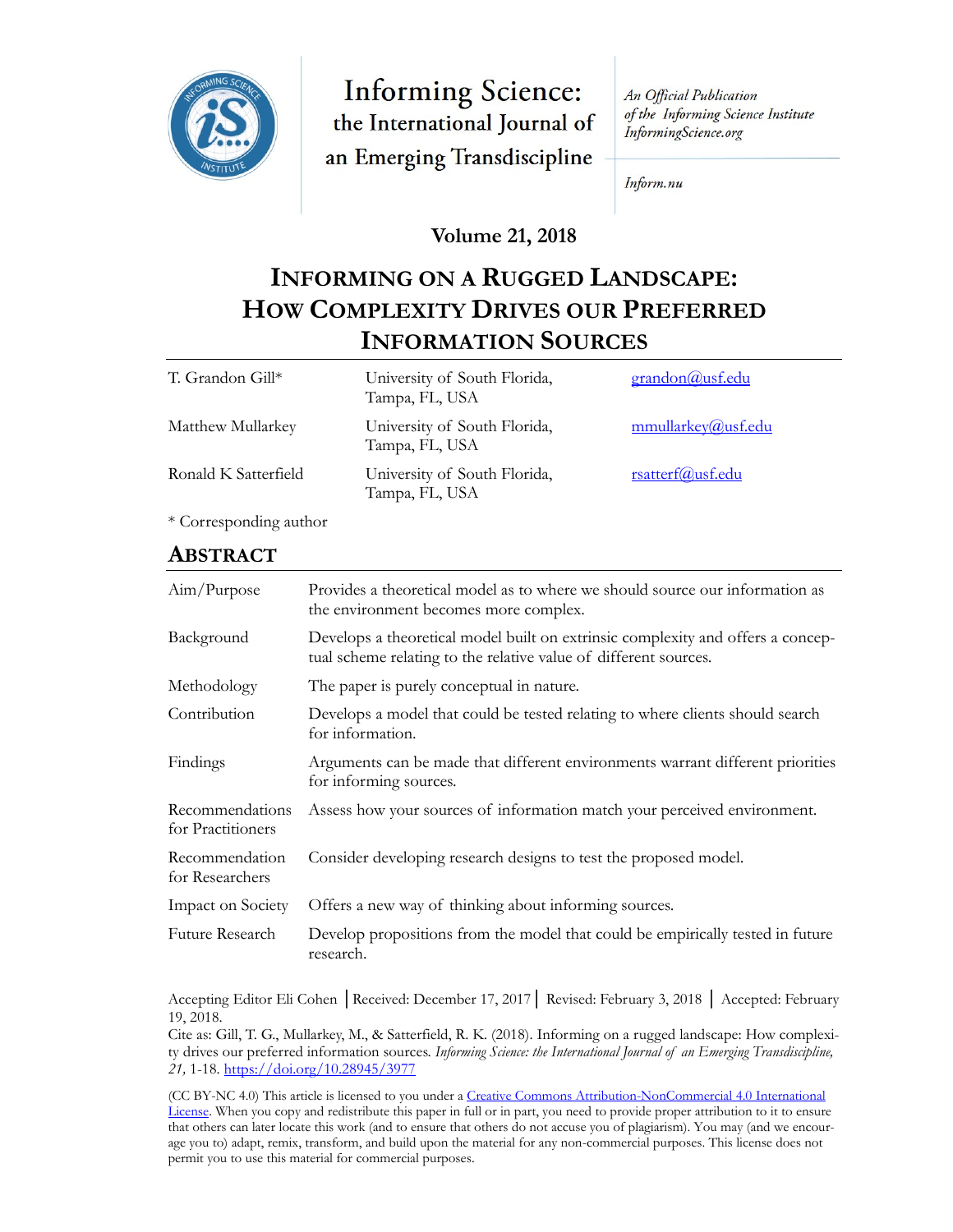Keywords extrinsic complexity, environment, informing sources, client, informer

## **INTRODUCTION**

From whom should a client seek information in a complex environment? Since the inception of the informing science field (Cohen, 1997, 1999) and others, the informing system has been used as a key building block to understand informing processes. When modeling an informing system, we normally define one or more clients, one or more informers, and one or more channels through which informing takes place (Gill, 2015). Up to this point, however, we have spent very little time looking at two questions related to these systems:

- 1. When clients are initially constructing such a system, how are the most appropriate informers selected?
- 2. When an informing system involves multiple informers, how should a client prioritize the degree of attention paid to each source?

These are obviously very broad questions unlikely to have general answers. We believe, however, that the nature of the environment faced by the client proves to be an important factor in determining the most appropriate sources of information. In this paper, we look at one environmental characteristic—extrinsic complexity (Gill & Mullarkey, 2017)—and develop a theoretical model of how this characteristic might guide clients towards general categories of informers.

We begin with a brief review of extrinsic complexity, a form of complexity closely related to the notion of a fitness landscape from evolutionary biology (Kauffman, 1993). We then review how extrinsic complexity can be framed in the context of informing. We propose two dimensions, survivability and familiarity, to characterize complex environments. We classify informers as to being external vs. internal, and direct vs. indirect. From these definitions, we develop a model to predict how the nature of the environment will drive the choice of informing sources. We then conclude by pointing out the dangers of over-reliance on a particular source, emphasizing the benefits of keeping a variety of informing channels open despite prioritizing those sources that fit with a particular environment.

## **EXTRINSIC COMPLEXITY AND FITNESS**

Extrinsic complexity is complexity that derives from the nature of the environment facing an *agent*, the term we will use for a generic entity operating in a particular environment. For our purposes it can be viewed as the amount of information needed to describe the relationship between fitness some desired (or desirable) outcome—and each possible state an agent can occupy. A state, in turn, is a description of an agent's position through a set of attributes or variables. The entire mapping between all possible attribute combinations and their associated fitness is referred to as a *fitness landscape*.

Where extrinsic complexity is low, each attribute that determines the state independently contributes to fitness. Like questions on a multiple-choice test, each attribute has a "best" value to increase fitness that is independent of the values of the other attributes. Where extrinsic complexity is high each attribute's contribution to fitness depends on the values of the other attributes. Like the ingredients in a recipe, whether it is beneficial to include a particular ingredient depends upon what other ingredients are present. Garlic is likely to increase the fitness of a recipe whose main ingredient is lamb; generally speaking, adding garlic is going to work in the opposite direction when added to most desert recipes according to most people's tastes. High extrinsic complexity landscapes are also referred to as *rugged* landscapes, reflecting the fact that small changes to state can produce large changes to fitness. Returning back to the recipe example, if you omit the half-teaspoon of baking powder from a cake recipe that requires it, the resulting "cake" is likely to resemble construction material—having failed to rise. Yet baking powder represents only a tiny fraction of the entire recipe for the cake.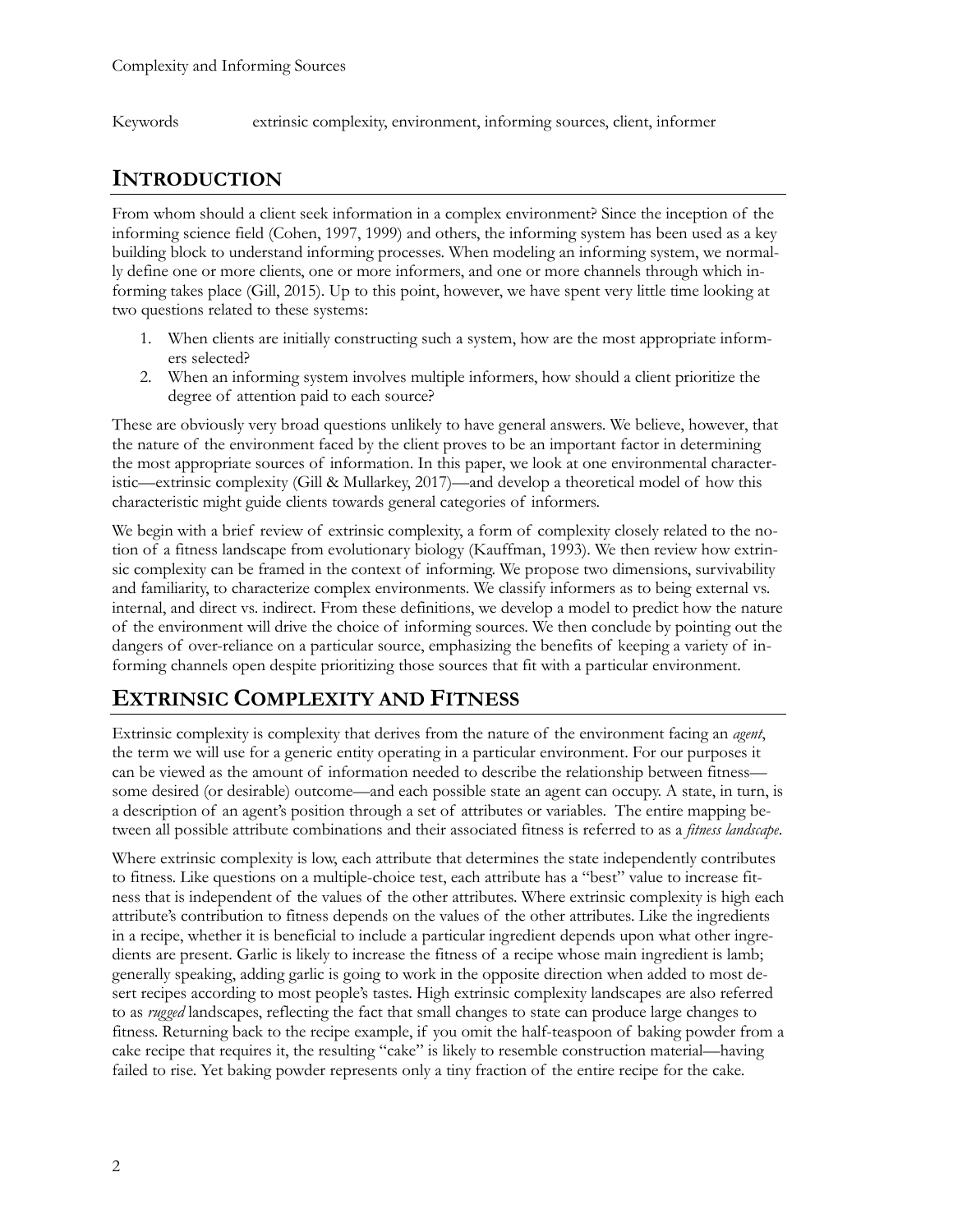#### SET FITNESS

One drawback of fitness landscapes, particularly when applied to living agents (such as you or I) is that an individual state tends to be very specific. For example, the reader's "knowledge state" would necessarily contain attributes describing everything he or she knows. Most likely, it would also require attributes reflecting the path that was taken to get to that knowledge state. To get around this, we introduce the concept of a *state-set*, a collection of states related to each other by some common attributes. When we refer to Stradivarius violins, for example, we would be identifying a state-set consisting of all violins made by Stradivarius, a subset of the broader set of all violins.

The use of state-sets allows us to address an area of vagueness present in much exiting fitness research. Typically, earlier research assumes that (1) fitness is an ordinal value whose relationship to the biological notion of survival is limited at best, (2) the relationship between attributes and fitness is relatively stable over time, and (3) agents can immediately assess the fitness of a state once they occupy it. Using state-sets, a much tighter linkage between fitness and survival/reproduction can be established (Gill & Mullarkey, 2017). We refer to this revised definition as *set-fitness* while discussing fitness assumed by prior rugged fitness landscape models as *state-fitness*. The set-fitness construct simply looks at the number of agents or entities occupying a particular state-set over time. These sets may be *closed*, meaning that no new agents are allowed during the period, or *open* to agents joining the set. For example, the state-set of Stradivarius violins became closed after the master died. The state set of an individual's descendants remains open unless that individual has no children or his/her last living descendant dies. The *realized fitness* of a state-set between two periods is simply the ratio of ending occupancy to beginning occupancy. A value of 1.0 indicates the count of agents is unchanged between periods, less than 1.0 means occupancy has fallen, greater than 1.0 means that new agents have entered the set. By their very nature, closed sets will have a realized fitness of 1.0 or less; values less than one meaning that agents have dropped out of the set (e.g., left the landscape, failed to survive).

Defining realized fitness with respect to a state-set, rather than a single state, offers advantages in the context of strategy. First, it can be readily used to answer questions such as: "What is the realized fitness of a particular strategy over a given period?" This would involve creating a set of all states meeting the criteria of that strategy and measuring their occupancy at the beginning and end of the period. Second, it provides a mechanism for handling imperfect fit. The counts used to determine occupancy can be weighted, for example, to get a more accurate picture of the overall fitness of a particular industry. A firm's contribution to the count might be weighted by sales. Fractional set membership can also be specified—a technique employed in the artificial intelligence domain known as fuzzy logic. In other words, an organization that meets only some of the characteristics of a strategy whose fitness is being evaluated might be treated as having fractional membership in the set. This fractional membership approach might be employed to accommodate situations such as IBM's rapid strategic shift from product sales to services (without entirely abandoning the former) in the early 1990s.

In the set-fitness conceptual scheme, *fitness* is defined as the expected value of realized fitness, as illustrated in Figure 1. Where this differs from state-fitness used in existing rugged landscape models is in the assumption that various scenarios could potentially influence realized fitness. Each scenario would come with its own probability, and these probabilities would also be arguments of the fitness function. The outcomes of these scenarios, leading to a realized fitness value, then feed back into the fitness function for the subsequent period. Through this mechanism, events in a particular period including the movement of other agents on the landscape—can exert a significant impact on fitness in subsequent periods. Figure 1 also includes grey swan and black swan scenarios (Taleb, 2007) that can dramatically influence realized fitness that cannot be predicted. This implies *set-fitness is unknowable*. This assertion holds even in the unlikely event that we can accurately identify all possible predictable scenarios and assess their respective probabilities for a particular period. We can estimate fitness; we cannot observe or determine it. Unfortunately, the very essence of black swan events is that their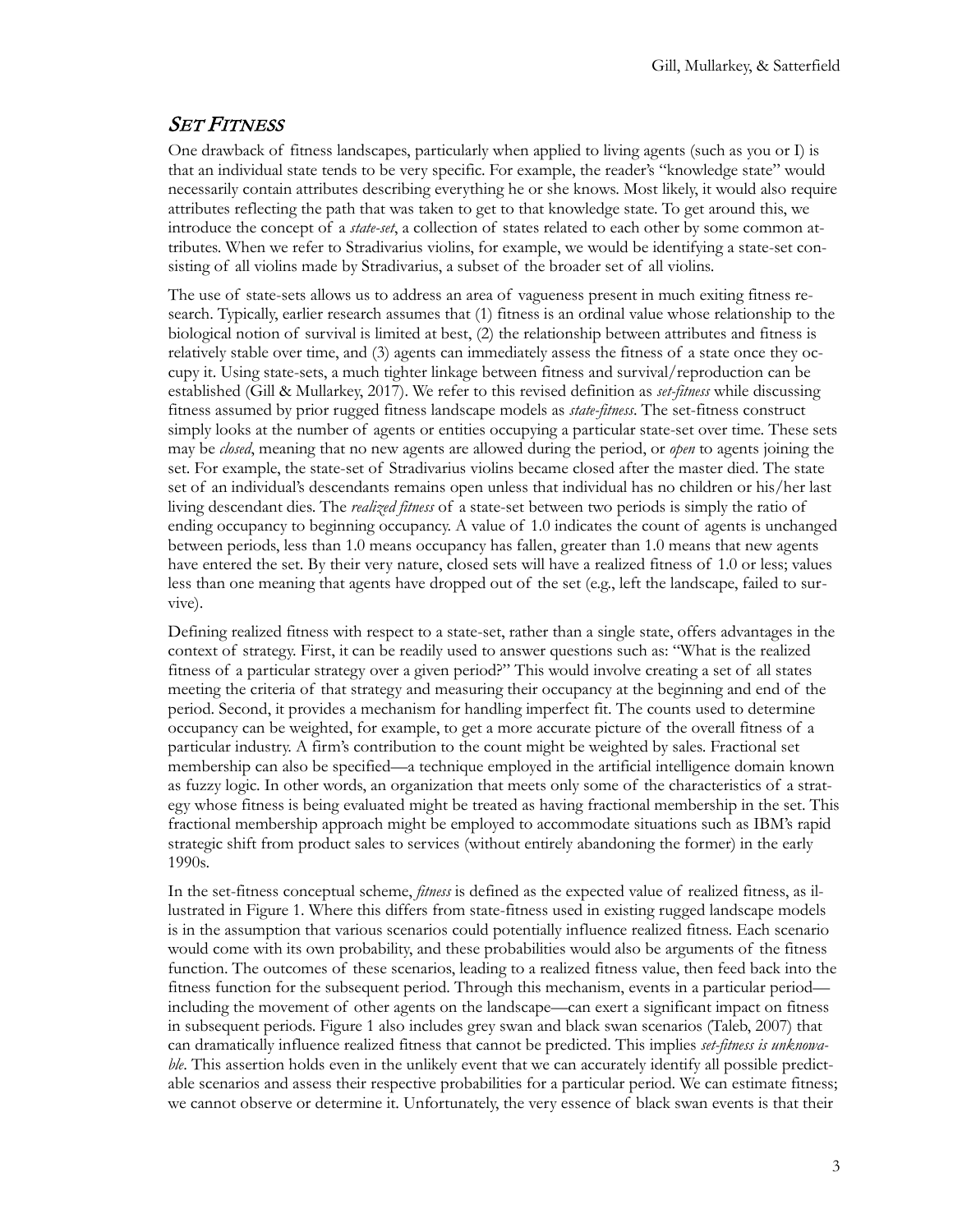likelihood cannot be reliably estimated. Thus, even our estimates of the possible errors associated with a fitness function will necessarily involve a certain amount of guesswork.



**Figure 1: Fitness and Realized Fitness (adapted from Gill & Mullarkey, 2017)**

### IMPLICATIONS OF THE SET-FITNESS DEFINITION

There are three important implications of incorporating set-fitness into rugged landscape models. We consider each in turn.

**Dynamic fitness.** Most rugged landscape models assume fitness to be static. Under this assumption, the average fitness of a particular state-set does not change over time. Stated another way, a particular fitness landscape is not impacted by the behavior of agents on that landscape. In contrast, set-fitness is inherently dynamic. Entities that transition into and out of a state-set will necessarily impact realized fitness (as a matter for definition). When a particular clothing style becomes popular, the number of individuals choosing to adopt that style will increase from period-to-period (fitness > 1.0). As the fashion leaders discover their innovation becoming commonplace, they may adopt a new style and others may follow. As a result, the fitness of the original clothing style declines in popularity from period-to-period (fitness  $\leq$  1.0). What is significant here is that is the level of occupancy of a particular state-set that drives its fitness—not necessarily changes to some underlying measure of "goodness" that is intrinsic to the style itself.

Moreover, that impact of occupancy on fitness often falls into predictable patterns. For example, if agents enter a state-set following a standard diffusion S curve (Rogers, 2003), fitness will rise as early adopters pile in and then fall as the state-set reaches saturation. Moreover, occupancy can impact fitness in either direction. In some cases, occupancy could beget more occupancy until a threshold is reached. This would apply to landscapes exhibiting the network effect (Uzzi, 1996, p. 694), whereby increasing occupancy of a state increases its attractiveness (e.g., the more people using email, the more attractive it becomes to non-users). But as occupancy starts to exceed the capacity of a state-set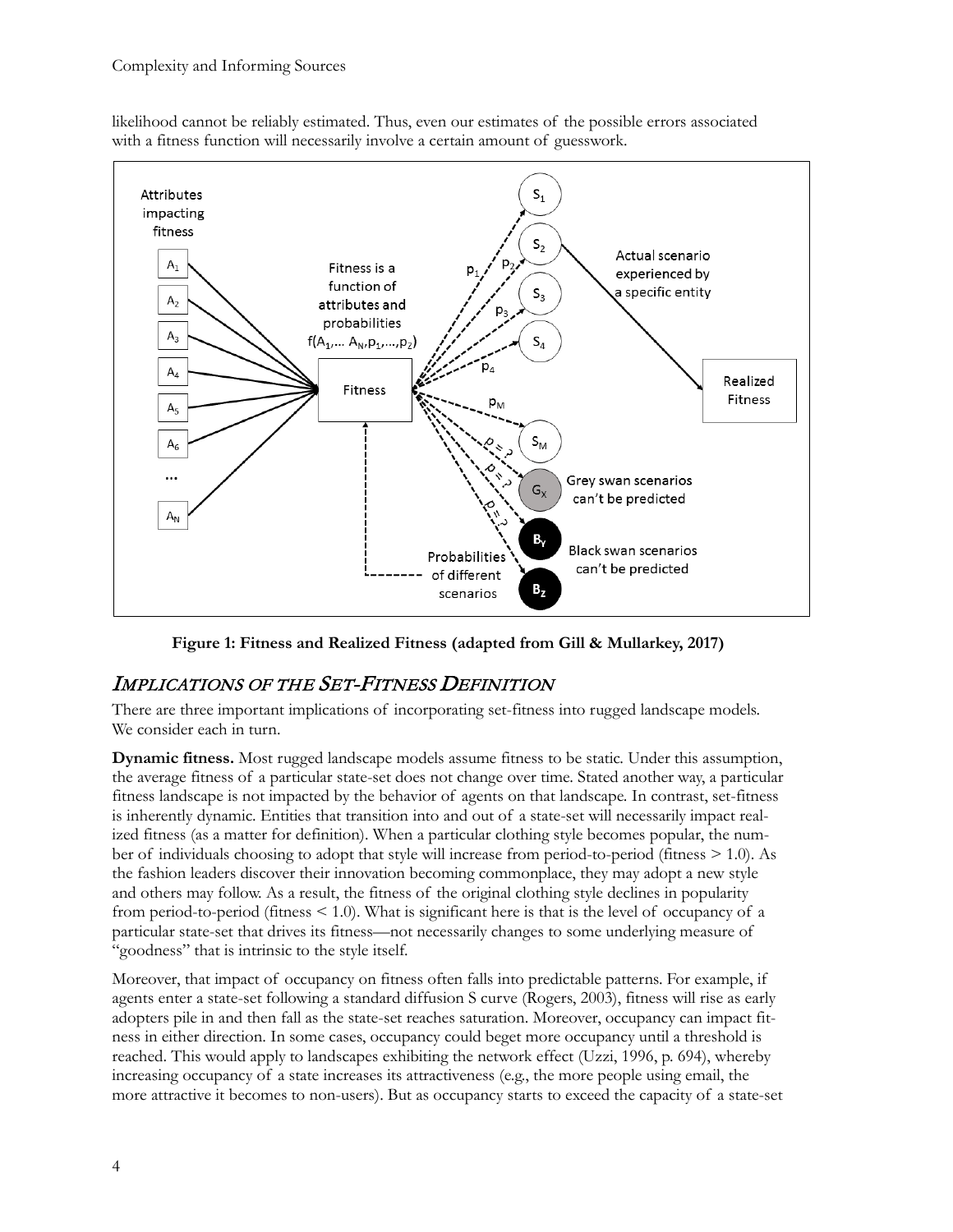some or all existing occupants will leave. Not only will such positive feedback necessarily impact system behavior (e.g., Merali & Allen, 2011, p. 34), it also introduces an important social dimension to the process.

**Unknowability of fitness**. Perhaps the most significant difference between the definition we present here and most existing models is the assumption that fitness is both uncertain and unknowable. Although the history of past realized fitness for a particular state-set can offer some useful insights, it may not help an organization. For example, the probability that an organization with stable fitness ratio of 0.95 will exhibit the same survival pattern over 10 periods as one with a realized fitness ratio of 1.0 is roughly 60% (0.9510). Effectively, small differences in fitness—differences that can be very important in the long run—are nearly impossible to estimate based on short-term history. Furthermore, when a typical organization that has not experienced major reorganizations or divestitures looks at its own history for insights, its past realized fitness will consist of a series of 1.0 values for all of its past periods. Taleb (2007) specifically cautions the Thanksgiving turkey against predicting future fitness based on past experience…come early November. To the inexperienced turkey, Thanksgiving is the ultimate black swan event.

As per the example just given, we would expect the unknowability of set-fitness to be particularly pronounced at levels near one since occupancy will be relatively stable from period to period. Where the fitness levels of most states in a landscape are substantially lower, actual fitness would be more quickly reflected in survival rates. Thus in classifying landscapes, it can be useful to define a *survivability* construct, ranging from *hostile* (substantially less than 1, and as low as 0) to *bountiful* (at or near 1), that reflects the period-to-period fitness of a closed set of entities. We would expect this construct to change over time since a bountiful landscape is likely to attract entities—creating increased competition for resources or, in the opposite direction, network effects—unless barriers to entry are high. In this regard, the survivability construct can be viewed as a close parallel to the industry attractiveness dependent variable of the five forces model (Porter, 2008). We would further expect that regardless of "average" survivability, there will always be some entities occupying localized states-sets with fitness near 1.0 within the broader industry state-set. Where this is not the case, the industry state-set will eventually become empty of entities (e.g., the mass-produced steam-powered automobile industry).

**Adjacency of states**. As noted earlier, there are some existing models that expressly consider the potential impact of long-jumps into regions of unknown fitness as a means of contrasting exploration with exploitation (Billinger, Stieglitz, & Schumacher, 2014). The long-jump vs. adjacent transition dichotomy raises some conceptual issues, however. If a single transition can take an entity from a peak to a distant part of the landscape, then we would argue that the distant state is not—in fact distant. Instead, it is better characterized as *an adjacent state of unknown fitness*. If that state happens to be of higher fitness (as we might hope it would be, given our decision to undertake the transition), then we were not originally on a peak at all.

In real-world situations, an agent's decision to explore is not typically a blind leap. Rather it is a decision to take incremental steps away from the existing peak, through an intervening valley, towards a new state of potentially higher but uncertain fitness. This is illustrated in Figure 2 from the perspective of an organizational agent. It is unrealistic to assume an organization planning to undertake a radical strategic change from an existing peak would do so without taking a series of preparatory steps prior to the actual transition. These steps would, presumably, impose costs whose associated benefits would not be realized until and unless the transition was completed. For example, when Elon Musk (a co-founder of PayPal) decided to initiate very different ventures, such as Tesla and SpaceX, a direct jump was not possible. Instead, the transition consisted of a series of companybuilding activities that were focused on creating an outcome whose fitness could not be predicted with any accuracy. Presumably, if he had decided to abandon the projects during any of the intermediate states, he would have been worse off than when he started. And, even today, the long term fitness of the new organizations is far from guaranteed.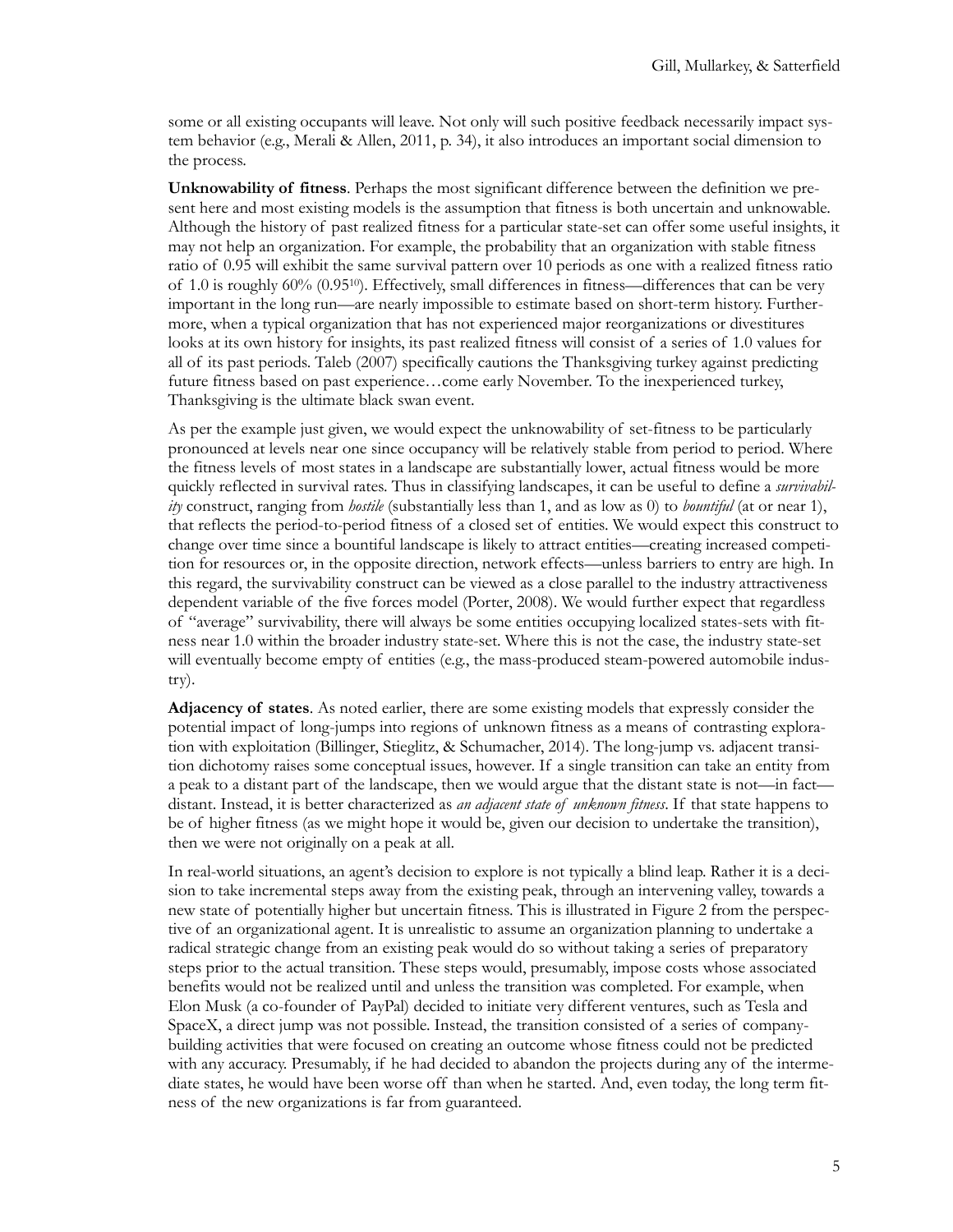

**Figure 2: A model of transitions from an initial fitness peak to a target peak**

The most important feature of "long jumps" as they are described in the literature is the degree to which they represent a transition to a state whose fitness is very uncertain. To achieve the same intent, we propose a construct that captures the relative density of state-sets of highly uncertain setfitness within the landscape. The associated uncertainty could, for example, be a consequence of a particular state set having no occupants (in which case the denominator of the realized fitness function would be 0), very low occupancy, or rapidly changing realized fitness values. We refer to this characteristic as *maturity*. We can think of certain changes—such as the discovery of a new technology or a major deregulation—as opening up a previously inaccessible state-set within the broader fitness landscape. At the point in time when the disruption occurs, the newly accessible landscape remains unexplored, and the fitness of state-sets within the landscape is likely to be highly uncertain. This would be an example of an *immature* landscape. As organizations begin to occupy the region, the approximate shape of the landscape's fitness function begins to resolve itself and experience reduces the level of uncertainty. At the point where the fitness function for the region is largely understood, we refer to the region as *mature,* recognizing the complete elimination of uncertainty in set-fitness is unachievable. With maturation, we would expect an organization's perspective on the landscape to change from a broad one, emphasizing exploration, to a more targeted, narrow focus emphasizing the exploitation of a local, well-understood region of the landscape (Levy, 2000). In an NK landscape implementation, the rugged landscape structure used by Kauffman (1993), this would correspond to locking down specific state attributes, which has the effect of reducing the number of combinations of unlocked attributes that are open for the organization to consider. Effectively, doing so shrinks the state-set available to the organization.

Simple landscapes will tend to mature more rapidly than extrinsically complex landscapes. In such cases, a simple static-fitness function is compact and can be readily estimated by employing a process of incrementally testing individual attributes. Because the set-fitness of a state-set is heavily influenced by the movement of entities into and out of the state-set, a landscape cannot mature until it is relatively stable with respect to peak occupancy. We would also expect a landscape's maturity to be heavily influenced by external factors. For example, rapidly advancing technologies, the frequent identification of new markets, and continuously changing regulations might lead an industry to mature slowly, if ever. Similarly, forces that artificially limit the landscape to certain state-sets could lead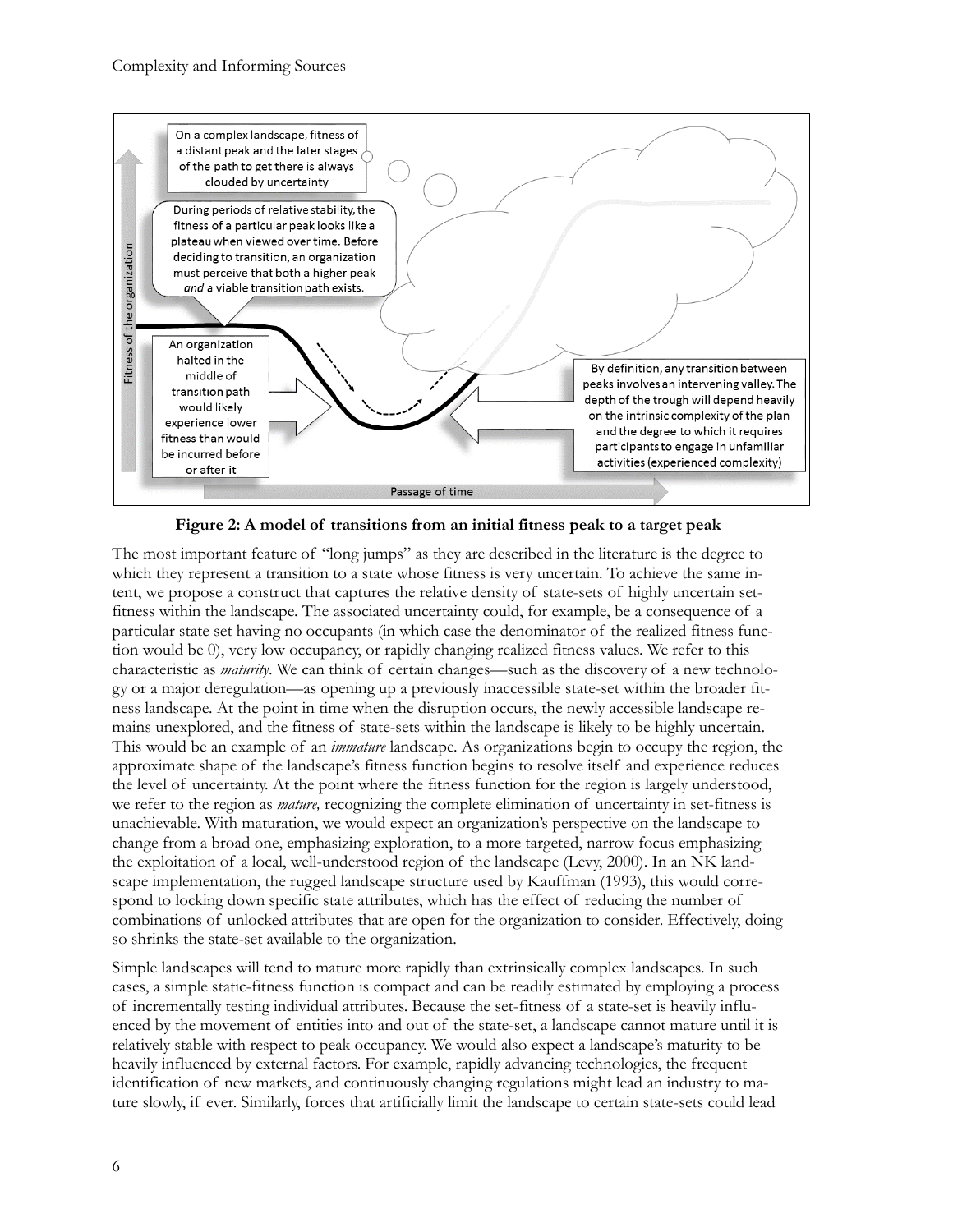to rapid maturation and corresponding narrow participant focus without necessarily impacting the survivability of existing participants. This could be the case in a highly restrictive regulatory environment or one with strong protections for indispensable intellectual property. For example, companies like Xerox and Polaroid used patent protection to keep their landscapes very stable. Once those protections expired (Xerox) or were overtaken by new technologies (Polaroid), the landscapes became very dynamic. We further conjecture that a major unexpected disruptive event, e.g., Taleb's (2007) black swan, could move a mature landscape back towards immature. For example, deregulation of the U.S. airline industry in 1978 transformed a previously stable industry in ways that none of the participants had predicted. Figure 3 summarizes the expected pattern of maturation and focus.



**Figure 3: Forces leading to landscape maturation and countervailing forces**

Implied within the bountiful to hostile transformation of Figure 3 is the assumption that landscapes are ultimately *capacity-constrained* with respect to occupancy. We would, therefore, expect that bountiful environments will generally tend to be capacity insensitive in their early stages, whereas hostile environments will tend to be capacity sensitive as growth in the number of participants reduces the fitness levels of existing participants. Not all landscapes will experience this behavior, however. As noted previously, landscapes subject to a network effect (Uzzi, 1996, p. 694) could behave quite differently, with increasing occupancy improving fitness.

## FITNESS PROXIES

Despite being unknowable, set-fitness is a very important long-term construct for entities on a landscape. When applied to a single organization, it captures the likelihood that it will survive each period. That would certainly be a value that the organization and its stakeholders would want to know. Past realized fitness will not necessarily provide definitive guidance—recall the example of the turkey before Thanksgiving. Organizations and individuals would therefore be motivated to develop an estimate of fitness that can support decision-making. We refer to such estimates of fitness as *fitness proxies*.

Some proxies may serve as complete substitutes for fitness. For example, one widely cited view of the firm treats shareholder value as the sole source of a company's fitness (Jensen, 2001). Other proxies may be perceived as values that contribute directly and independently to overall fitness. For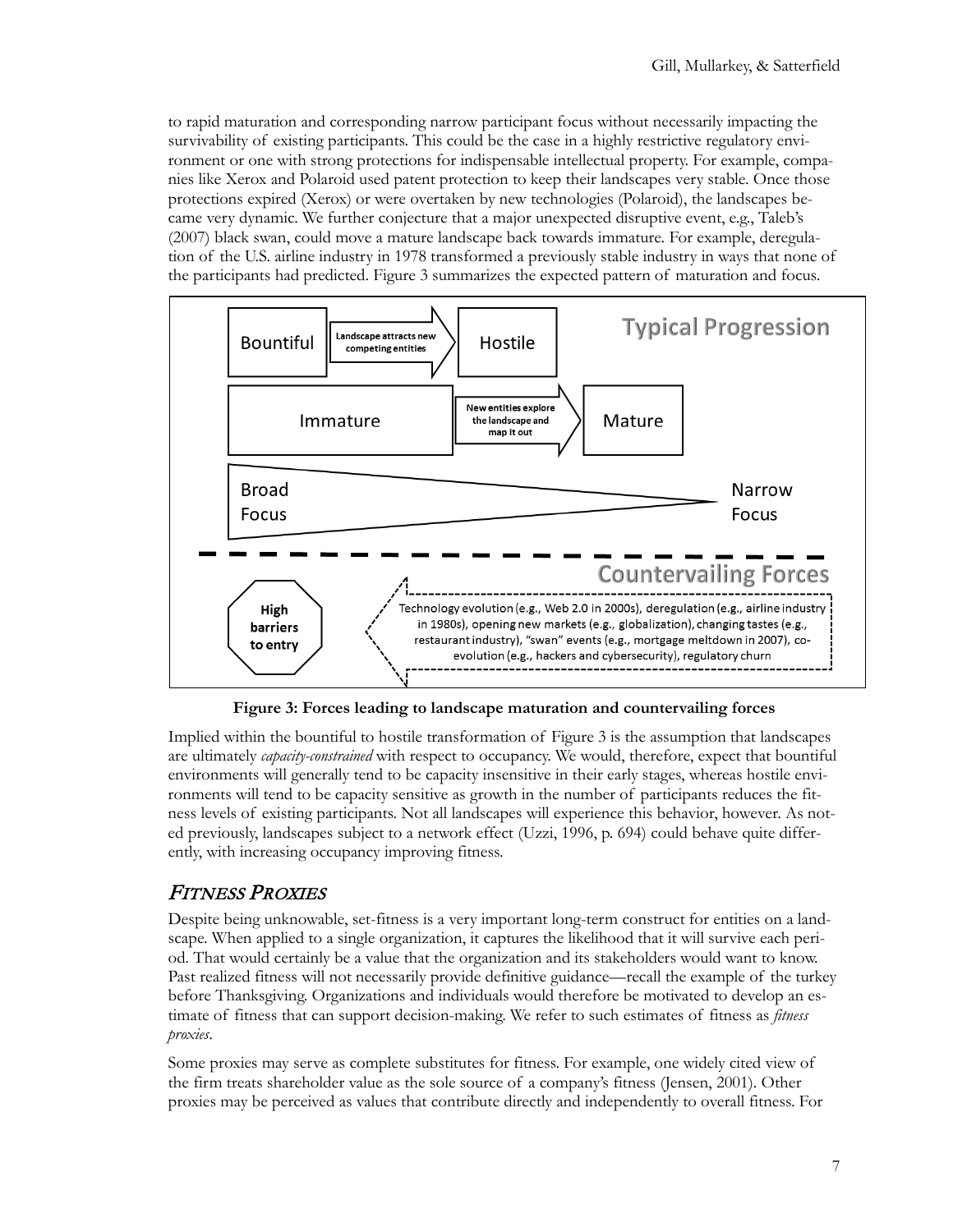example, a company might seek to increase surveyed customer satisfaction ratings on the assumption that it is always better to have satisfied customers than dissatisfied customers, all other things being equal. Many plausible proxies have a social dimension, which is to say that they depend upon the behaviors and performance of other stakeholders, competitors, or observers. Examples include expert rankings as in Consumer Reports product ratings or published university rankings, popularity counts such as YouTube views, consensus ratings such as Netflix star ratings, observed behaviors of competitor or other organizations, and benchmarks (Gill & Mullarkey, 2017).

For an agent, a good fitness proxy will be a value or construct expected to contribute to fitness *without strong interactions with other in-use proxies.* A good fitness proxy will also:

- Provide an ordinal or cardinal value that can be used for choosing between alternative possible states.
- Respond rapidly to state changes, providing timely feedback.
- Be observed or acquired at low or no cost.
- Be influenced by the organization's behavior.
- Behave in ways that can be modeled, allowing the organization to consider how alternative actions are likely to impact the proxy's value.

Assuming a rugged landscape, we also can characterize environments with our two previously described attributes:

- 1. *Survivability* (hostile to bountiful), reflecting the mean set-fitness of the accessible states of the landscape.
- 2. *Maturity* (immature to mature), reflecting the degree to which the approximate fitness of states on the landscape is known.

While it might be possible to characterize simple landscapes (i.e., decomposable landscapes with a single peak) using these dimensions as well, we doubt they would be very useful. Maturity, in particular, is likely to be achieved very quickly in these landscapes since the impact of individual attributes can be determined separately.

## **INFORMING SOURCES**

The absence of immediate feedback with respect to set-fitness means that considerable effort is required to interpret and make sense of the agent's own experiences. As part of this sense-making process, agents will have a strong motivation to act as informing system *clients* and to seek out other agents that can act as *informers*. These informers can help clients address questions such as:

- What fitness proxies should the client adopt?
- How should the client choose the direction of the next transition?
- When does it make sense for a client to attempt a transition towards a new peak?

Naturally, the number of potential informers to which a client could attend is huge. For our purposes, then, we will classify informers according to two different attributes:

- 1. *Accessibility*: External vs. Internal
- 2. *Role*: The role the informing source plays in the environment. This can be further broken down into two dimensions
	- a. *Impacted:* The degree to which the informer is impacted by changes to the fitness landscape
	- b. *Impacting:* The degree to which the informer can impact the fitness landscape

We now describe briefly these two attributes.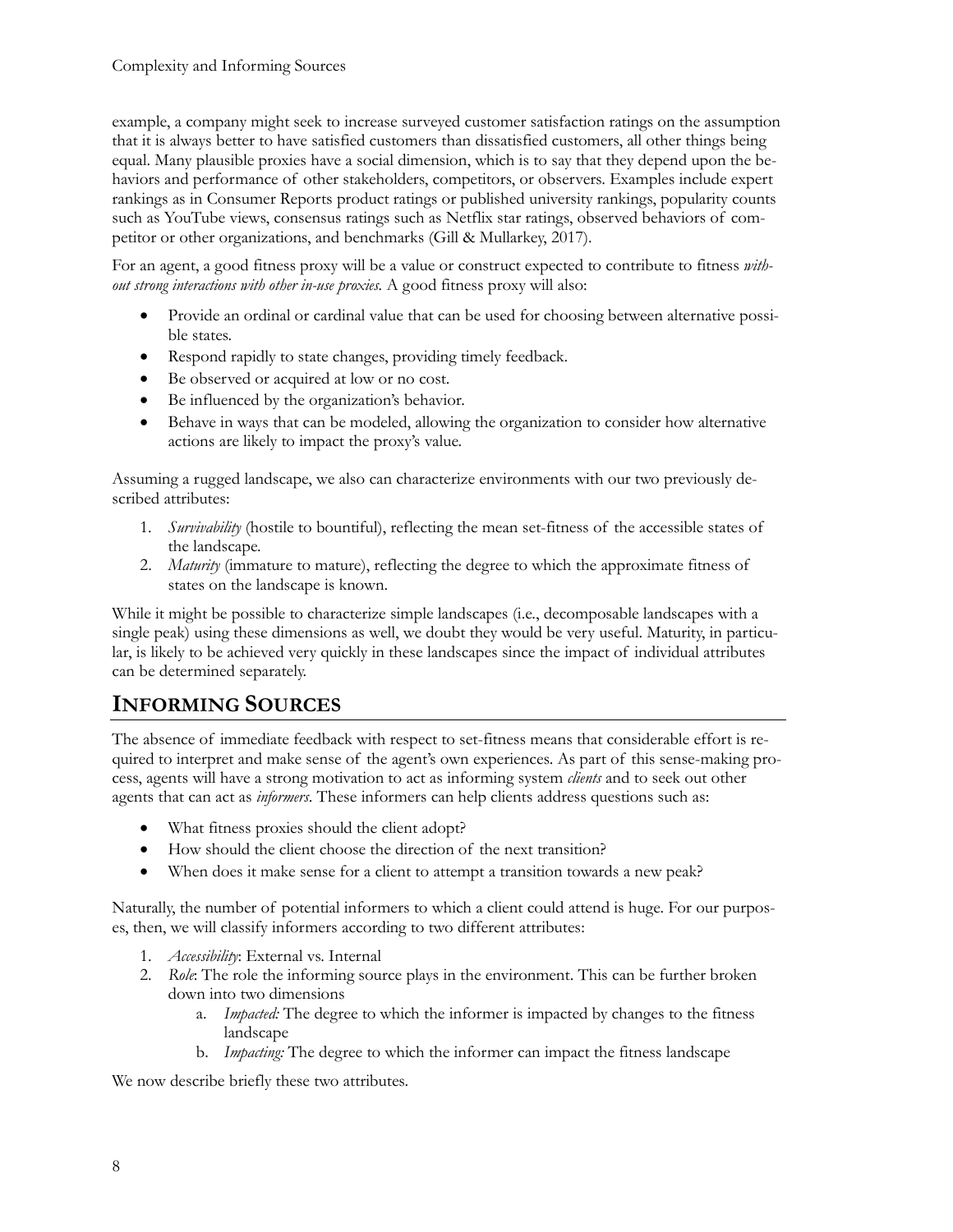## ACCESSIBILITY: EXTERNAL VS. INTERNAL

The accessibility attribute refers to the degree to which the informing source to be consulted is found within the client's existing informing system. Internal sources are those that already contribute to the client's existing informing processes, normally in interactive fashion. Where the client is an individual, examples of these might include:

- Past experience
- Friends and family
- Close colleagues at work
- The client's managers and individuals the client manages

Where the client is an organization, examples of internal sources might include:

- Information within the organization's information systems
- Current stakeholders (e.g., customers, employees, directors, suppliers, investors)
- Professionals with whom the organization has a long-standing relationship (e.g., lawyers, accountants)

External sources (1) exist outside the client's existing informing systems and (2) tend to be less interactive in nature. Where the client is an individual, examples of external sources might include:

- Books, magazines, newspapers and other publications
- Websites and broadcasts
- Public data sites
- Help desks
- Strangers
- Salespeople

Where the client is an organization, external sources might include:

- Industry databases
- Competing firms
- Regulators
- Trade associations
- External auditors

The internal vs. external distinction is a matter of degree rather than binary in nature. For example, the first time a client consults a lawyer, the lawyer is likely to be characterized as an external source. If an ongoing relationship is established—such as a retainer—and consultations occur frequently, the relationship will increasingly become internal to the client's informing system. In order to achieve a sale, a salesperson will frequently attempt to achieve a high level of interaction with the client in order to be perceived as less of an outsider. There may also be situations where the decision is made to exclude an informer that formerly held a position within an informing system. For example, two researchers may have collaborated on projects in the past. In the event that they find themselves competing for the same grant, however, they may be reluctant to share proposals or insights gained from private discussions with a program director, despite maintaining an otherwise collegial relationship.

## ROLE: PEER, PARTICIPANT, INFLUENCER, FACILITATOR, AND OBSERVER

The role attribute specifies the degree to which the informing source actively participates in the landscape facing the client. For this attribute, however, there are five possible roles:

• *Peer: Impacted/Impacting.* The informer participates in the same landscape as the client in a manner paralleling that of the client. For example, in a classroom setting, students taking the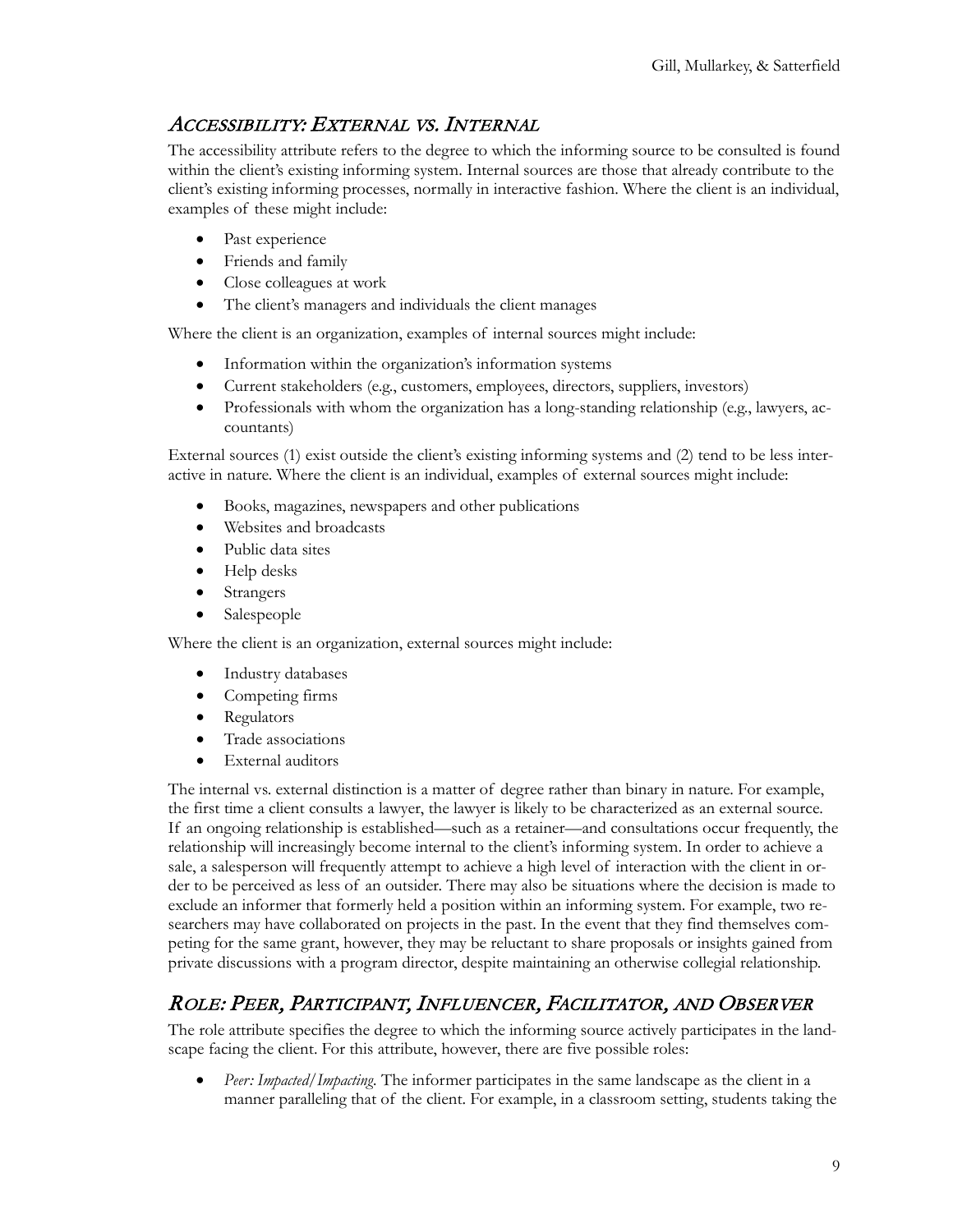same class would be peers. In an industry setting, organizations that are direct competitors would similarly be classified as peers.

- *Participant: Impacted/Not Impacting.* The informer participates in the region of the landscape that is of interest and is impacted by the factors that determine the landscape and by the client's positioning, but is not necessarily subject to the same fitness function as the client. For example, in the classroom setting with the client as a student, an auditor might be considered a participant. In an industry setting, a client's minor suppliers and customers might fall into this category.
- *Facilitator: Not Impacted/Impacting.* The informer can impact the landscape and its corresponding fitness function without participating directly in the landscape and being impacted by its fitness. In a classroom setting the instructor would be classified as a facilitator. In an industry setting, regulators would be similarly positioned.
- *Observer*: *Not Impacted/Not Impacting.* The informer's information derives from observing the overall landscape or region of the landscape that is of interest without impacting, or being directly impacted by, the landscape's fitness function.
- *Influencer: Somewhat Impacted/Somewhat Impacting.* The informer, while not experiencing fitness in the same manner as the client, is nevertheless impacted by the client's fitness and may be able to exert some influence on the client, particularly with respect to the client's positioning on the landscape. In the classroom setting, this might include individuals such as the client's parents and partners. In an industry setting, this might include the client's investors, major suppliers and major customers.

Another way to look at these classifications is in terms of the degree to which the informer can impact and is impacted by the fitness function that is experienced by the client. This is summarized in Table 1.

|                                     | Impacted: Not impacted by the             |                              | Impacted: Impacted by the cli-      |                                           |
|-------------------------------------|-------------------------------------------|------------------------------|-------------------------------------|-------------------------------------------|
|                                     | client's state or fitness function        |                              | ent's state or fitness function     |                                           |
|                                     | <b>Observer:</b> Has little or no impact  |                              | Participant: Indirectly impacted    |                                           |
| Impacting: Lim-                     | on the landscape and is not directly      |                              | by the client's state and fitness   |                                           |
| ited ability to                     | impacted by its fitness.                  |                              | without necessarily being able to   |                                           |
| impact the cli-                     |                                           |                              |                                     | exert influence on it or the client's     |
| ent's fitness                       |                                           |                              |                                     | positioning in the landscape.             |
| function                            |                                           |                              |                                     |                                           |
|                                     |                                           |                              | <b>Influencer:</b> May be impact-   |                                           |
|                                     |                                           |                              | ed by the client's state and        |                                           |
|                                     |                                           | fitness function in an indi- |                                     |                                           |
|                                     |                                           | rect manner and may also     |                                     |                                           |
|                                     |                                           | influence the client's posi- |                                     |                                           |
| Impacting: Sig-<br>nificant ability |                                           | tion on the landscape.       |                                     |                                           |
| to impact the                       |                                           |                              |                                     |                                           |
| client's fitness                    | <b>Facilitator:</b> Can either change the |                              |                                     | <b>Peer:</b> Faces the same fitness func- |
| function                            | landscape or the client's position        |                              | tion as the client and, through     |                                           |
|                                     | on the landscape but does not di-         |                              | competition and/or collaboration    |                                           |
|                                     | rectly experience impact from             |                              | may impact the function or the      |                                           |
|                                     | changes to the client's fitness.          |                              | client's position on the landscape. |                                           |

#### **Table 1: Alternative Informer Roles**

A simple illustration of how the distinction might break down can be found in a sporting event. From a player's perspective, the competing athletes would be classified as peers. Coaches would be characterized as influencers—they are impacted by the landscape but not necessarily in the same way as players, and they also have the ability to impact how players are positioned on the landscape. Par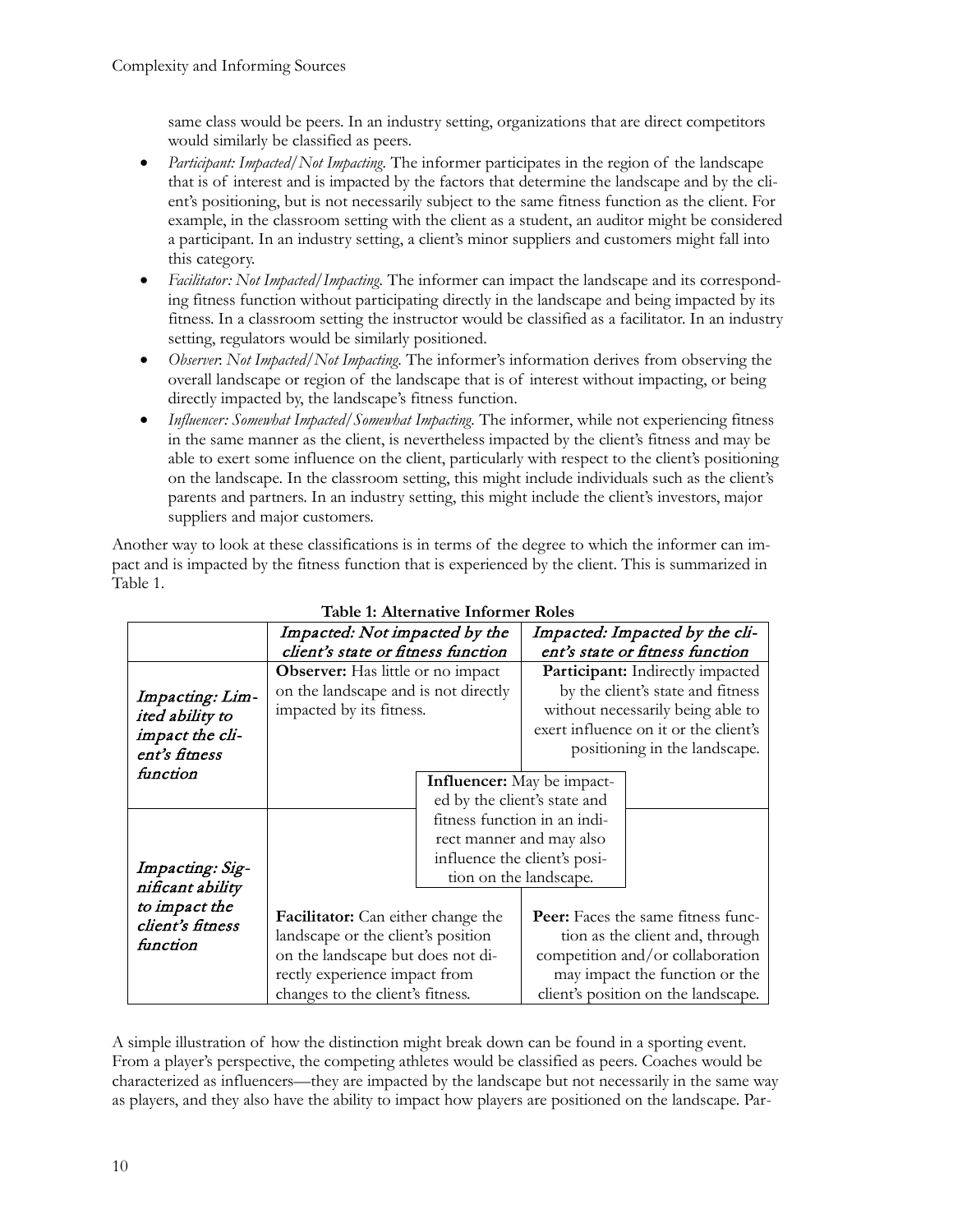ticipants might include broadcasters and vendors, who will likely be influenced by the nature of play, but may not be able to directly influence it. The referees or umpires would be classified as facilitators; while they set and enforce the rules, their actions do not (or should not) be impacted by who wins or loses. The fans would be observers.

Much like the internal vs. external distinction, role classification will be fuzzy in many instances. Consider, for example, the client's decision of whether or not to place a particular ethnic restaurant—we will use a fast casual Thai restaurant franchise for this example—in a specific shopping center. Examples of informing sources likely to be classified as observers might include:

- Broad insights from restaurant consultants
- Discussions with random individuals in the mall

Consultants and mall patrons are observers due to the low likelihood they will be directly involved in determining the viability of the proposed restaurant (i.e., its fitness) or directly impacted by it. Informing sources falling into the participant category might include:

- Interviews with customers of other fast casual ethnic restaurants in the same mall, since these individuals would seem likely to be potential customers.
- Conversations with owners of Thai restaurants in the surrounding area, since the likelihood that we may be attracting customers away from them is high.

Informing sources that might exist somewhere in the middle of the participant-observer continuum—where future participation in the local landscape is possible but is likely to be limited—might include:

• Insights from the owners of sit-down restaurants in the same mall with more traditional cuisine. Although they participate in the same mall area, the different types of food they serve suggests their fitness function may be very different from that of the proposed restaurant.

A particularly interesting case is that of conversations with the franchisor, the company from whom we would acquire the rights to set up our restaurant. Since the franchisor sets the rules that must be followed by franchisees, it operates in a facilitator role. Since most franchisors also establish a certain number of company-owned units in order to demonstrate the viability of the franchise and acquire information (e.g., test new menu items, store layouts), they can also inform from a participant's perspective.

On a highly rugged landscape, it is reasonable to assume the more an informer's knowledge is based upon direct participation, the more likely the information will apply to the client's situation. This needs to be weighed against the potential impact of interacting with self-similar peers operating on the same landscape—who may well be competitors on the same landscape. Such potential competition can both increase the risk that self-similar peers will be unwilling to share information, may be motivated to misinform, or may gain competitive insights from the interaction that are more beneficial to the informer than to the original client that initiated the interaction.

## **TOWARDS A THEORY FOR PRIORITIZING INFORMING SOURCES ON RUGGED LANDSCAPES**

Since set-fitness cannot be known, as explained previously, clients seeking to achieve higher fitness will need to rely on both their own experimentation and fitness proxies. An interesting question, therefore, is where should such proxies come from? In particular, we propose that two characteristics of the landscape—survivability and maturity—may exert a significant influence on the priorities that clients place on different informing sources.

We begin by assuming that clients are intelligent agents that occupy a landscape with other agents. These other agents can consist of both other clients and agents engaging in alternative roles, such as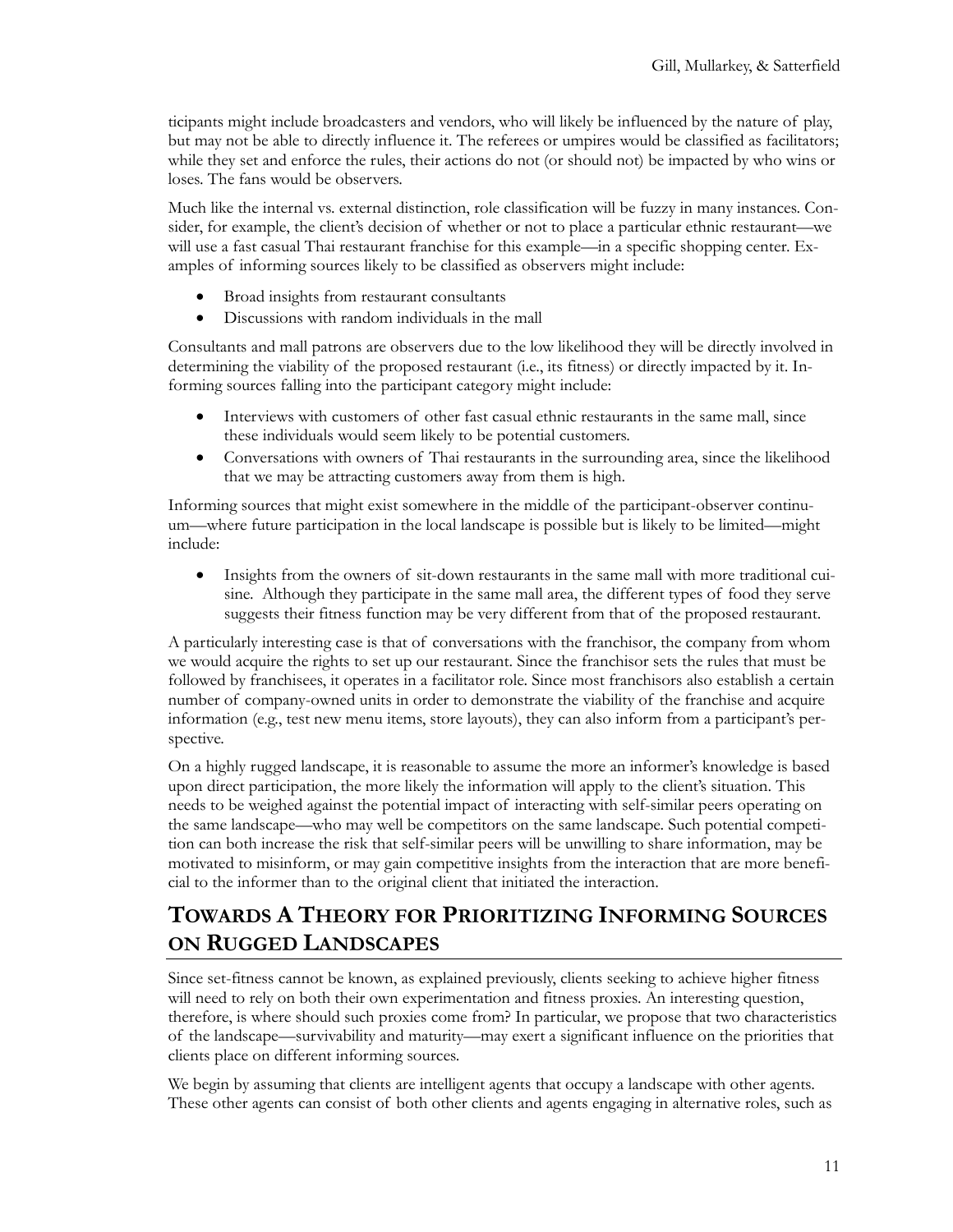regulators. The goal of a client agent is to acquire information so as to maximize fitness. In doing so, it will particularly need to:

- Reduce the overall uncertainty associated with fitness on the environment.
- Minimize conditions where the behaviors of other agents on the landscape (facilitators, influencers, peers) reduce the fitness of desirable positions through rule-making, competition, or bargaining power.
- Maximize conditions where the behaviors of other agents on the landscape increase the fitness of desirable positions, for example through rule-making, uncertainty reduction, or bargaining power.
- Prioritize which agents (a) they will seek to be *informed by*, (b) they will seek to *inform*, or (c) with whom they will exchange *information* to maintain or increase fitness.

We also need to consider two scenarios: one in which a client already participates in the existing landscape, and one where a client seeks to enter the landscape.

### EXISTING LANDSCAPE CLIENTS

For clients participating in a landscape, we propose priorities will be set along the lines summarized in Table 2.

|          | ິ<br>Hostile                                                                                                                                             | <b>Bountiful</b>                                                                                                                                               |
|----------|----------------------------------------------------------------------------------------------------------------------------------------------------------|----------------------------------------------------------------------------------------------------------------------------------------------------------------|
| Immature | <b>High Priority</b><br><b>External Agents</b><br>Influencers - Exchange<br>Facilitators - Exchange<br>Low priority<br>Participants – Informed By        | High Priority:<br><b>External Agents</b><br>Peers – Exchange<br>Facilitators – Exchange<br>Influencers – Exchange<br>Lower Priority<br>Participants – Exchange |
| Mature   | <b>High Priority</b><br><b>Internal Agents</b><br>Lower Priority<br>Facilitators – Informed by<br>٠<br>Influencers - Exchange<br>Observers – Informed by | <b>High Priority</b><br>Facilitators – Inform<br><b>Internal Agents</b><br>Lower Priority<br>Peers – Exchange<br>Observers – Informed by                       |

#### **Table 2: Expected Informing Priorities According to Rugged Landscape Classification for Existing Client**

The locations assigned to the Table 1 informers in Table 2 are driven by the following general assumptions:

- *Observers*: For immature, rugged landscapes (top rows), observers are unlikely to provide very useful insights. These landscapes tend to have characteristics that limit the usefulness of general expertise (Shanteau, 1992; Taleb, 2007). For mature landscapes, highly specialized expertise may provide some insights.
- *Peers & Influencers*: Because both tend to impacted by the same landscape as the client, these agents are unlikely to serve as informers unless they are informed in the process. Thus, we assume they always participate in exchange relationships.
- *Internal sources* will likely dominate mature environments—since participation in the landscape builds knowledge of its contours, which do not change much over time (being mature).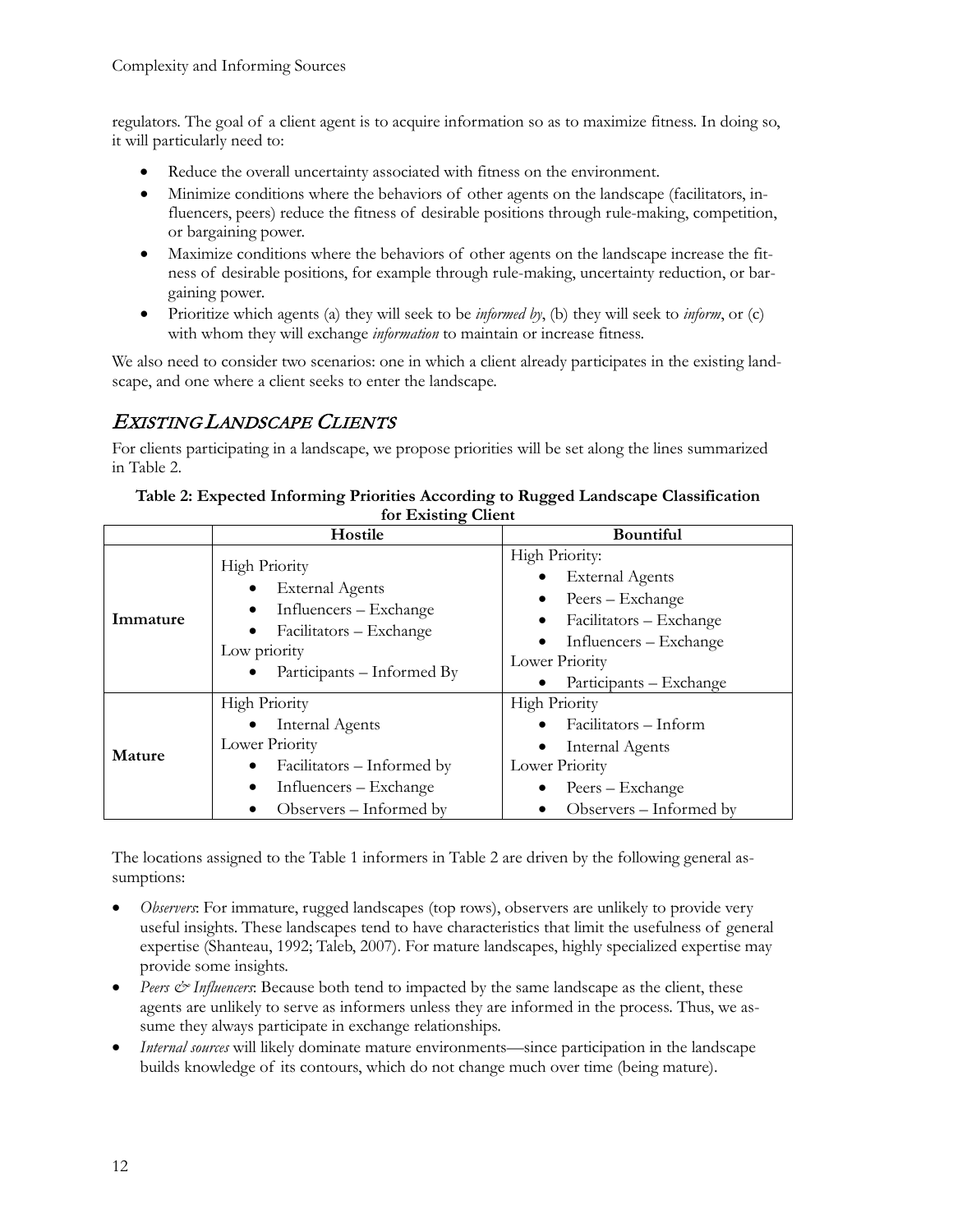• *External sources* will be critical in immature environments since participants in the landscape will not yet have the knowledge to create a reliable map—and such a map may not be possible owing to its dynamic nature.

The specific quadrant assignments are based on the following analysis.

#### **Immature-Bountiful**

This quadrant would be the starting point for many attractive, emerging landscapes. Because it is immature, reducing uncertainty as quickly as possible is likely to be a top priority. With little information available from past experience, external sources are likely to be a high priority. Because it is bountiful, competition from other peers is of limited concern; this might be the case in landscapes subject to network effects. On a highly rugged landscape, the more similar two peers are to each other the more likely a change in behavior in one will produce a similar change in fitness for the other (Gill, 2012). Thus, exchanging information with peers is likely to prove a very effective informing source. The other very effective source would be facilitators responsible for controlling elements of the landscape; because of its immaturity, they are likely to be very responsive to feedback, indicating an information exchange. We also expect clients to willingly exchange information with influencers and participants, again because stimulating competition would not be of great concern.

On an individual level, a student client enrolling in a new course dealing with a topic not previously taught or employing an unfamiliar pedagogy might be an example of such a landscape. The landscape would be established by the course syllabus. The instructor, in the role of facilitator, would be a good source of information but would also be seeking feedback owing to the novelty of the course. The bountiful nature of the environment, such as a course design with relaxed grading, would likely encourage student peers to exchange information about assignments and projects. The immaturity of the environment would suggest that highly structured information sources from participants, such as textbooks, would not be available and thus make these lower priorities. Other influencers and participants would also be secondary sources. The nature of the landscape would suggest there would be reason to exchange information with these sources freely.

A rapidly emerging high tech industry might be an organizational example. Peers in these industries often cluster together, sharing information freely during the early stages. Organizations in facilitating roles may or may not exist in such an environment; where they do, clients would exchange information freely with them. Influencers (venture capital sources, major customers, and suppliers) would also be useful sources. Participants would likely be less knowledgeable in such a context, but may serve as useful lower priority sources.

#### **Immature-Hostile**

This type of environment would be similar to the immature-bountiful environment except that peers would likely be excluded from informing channels for fear of attracting competition. That would raise the importance of exchanging information with influencers and facilitators (where the latter exist). To avoid attracting competitors, however, clients might be reticent to over-share with participants who might be attracted to the landscape.

In the new course example, if the instructor indicated that the course was to be graded on a strict curve, students' attitudes towards sharing work with peers could change significantly because they would be competitors rather than collaborators. Similarly, students might not seek to attract new peers from the participant group (which would include students considering registering), particularly if those peers were seen as strong potential competitors.

In the industry example, once a landscape becomes highly competitive, peers would be much less likely to share openly with each other. They might also mine participant information sources—such as employees hired away from competitors—but would not necessarily be eager to share with them.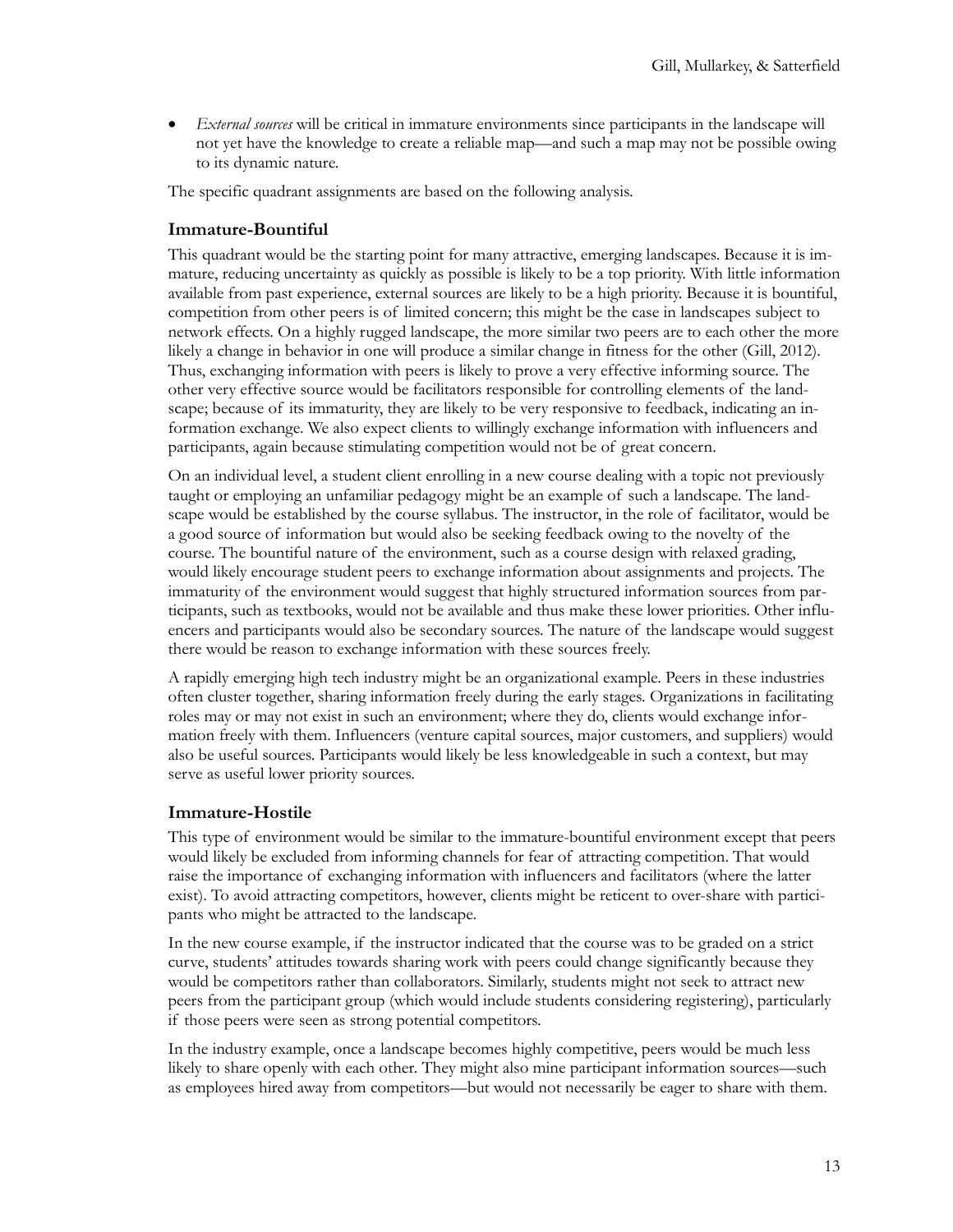#### **Mature-Hostile**

In the mature-hostile environment, the client is fully familiar with the landscape and is therefore likely to rely on internal sources—such as past performance data—rather than seeking out external sources. In terms of secondary sources, because mature-hostile environments are not likely to be attractive to the entry of new peers, the client would probably want to monitor facilitators but would not necessarily be that concerned about influencing them. Exchanging information with influencers and information provided by informed observers could also be beneficial.

At the individual level, a client working in a stable job in competition with other employees in the same position would probably avoid too much sharing with other peers. He or she would likely keep an eye on job performance metrics to ensure performance was acceptable. Secondarily, keeping an eye on company policy for changes (informing from facilitators) would be warranted and he or she would likely be open to information exchange from influencers (such as supervisors).

At the organizational level, accounting, financial, and production data could be used to monitor and tune performance (internal sources). Secondarily, the firm would likely keep an eye on the regulatory environment and be willing to exchange information with important influencers (e.g., major customers, suppliers, bankers). We would also expect that the client would be receptive to data from external observers, such as industry reports and research.

#### **Mature-Bountiful**

Per Figure 3, we would not anticipate that the mature-bountiful landscape would last very long under normal circumstances. The exception to this would be in cases where facilitators created a set of rules that benefit existing peers and also serve to prevent the entry of existing peers. For this reason, we propose that informing facilitators would be a top priority. While informing describes the flow, the "information" being conveyed would not necessarily represent an accurate depiction of the landscape. Instead, it would more likely be framed in a manner that benefits the client.

Because any peers in the environment would necessarily be benefiting from the same rules that benefit the client, the client would potentially be open to exchange of information with those peers. Similarly, the client would likely be receptive to informing from observers, although the expected benefits would not necessarily be great. Free exchange of information with influencers might also be avoided, for reasons similar to those not freely exchanging information with facilitators.

At the individual level, workers whose secure jobs are paying well above market rates might well support regulation such as licensing rules and job protections to prevent new individuals from entering the field. They might also band together with peers (e.g., form a union) to achieve the same effect. They would not, however, invite outside inspection of their work that would bring attention to it, especially from influencers knowledgeable enough to understand its nature.

At the organizational level, clients may lobby for legislation that serves to keep new entrants out, perhaps banding together with other participants in the same industry to increase the impact of the lobbying. They might also keep an eye on the macroeconomic data gathered by the same industry association.

## NEW LANDSCAPE ENTRANTS

The proposed conceptual scheme would differ slightly for clients seeking to enter a landscape as opposed to those already on the landscape. Since the immature-bountiful combination is expected to be relatively welcoming to new participants, the most beneficial informing sources seem unlikely to change. For the mature-bountiful combination, however, reliance on external sources will be required, since internal sources will not be operating on the landscape. Moreover, peer exchange is likely to be precluded since the new entrant has little to share. Most significantly, new entrant clients will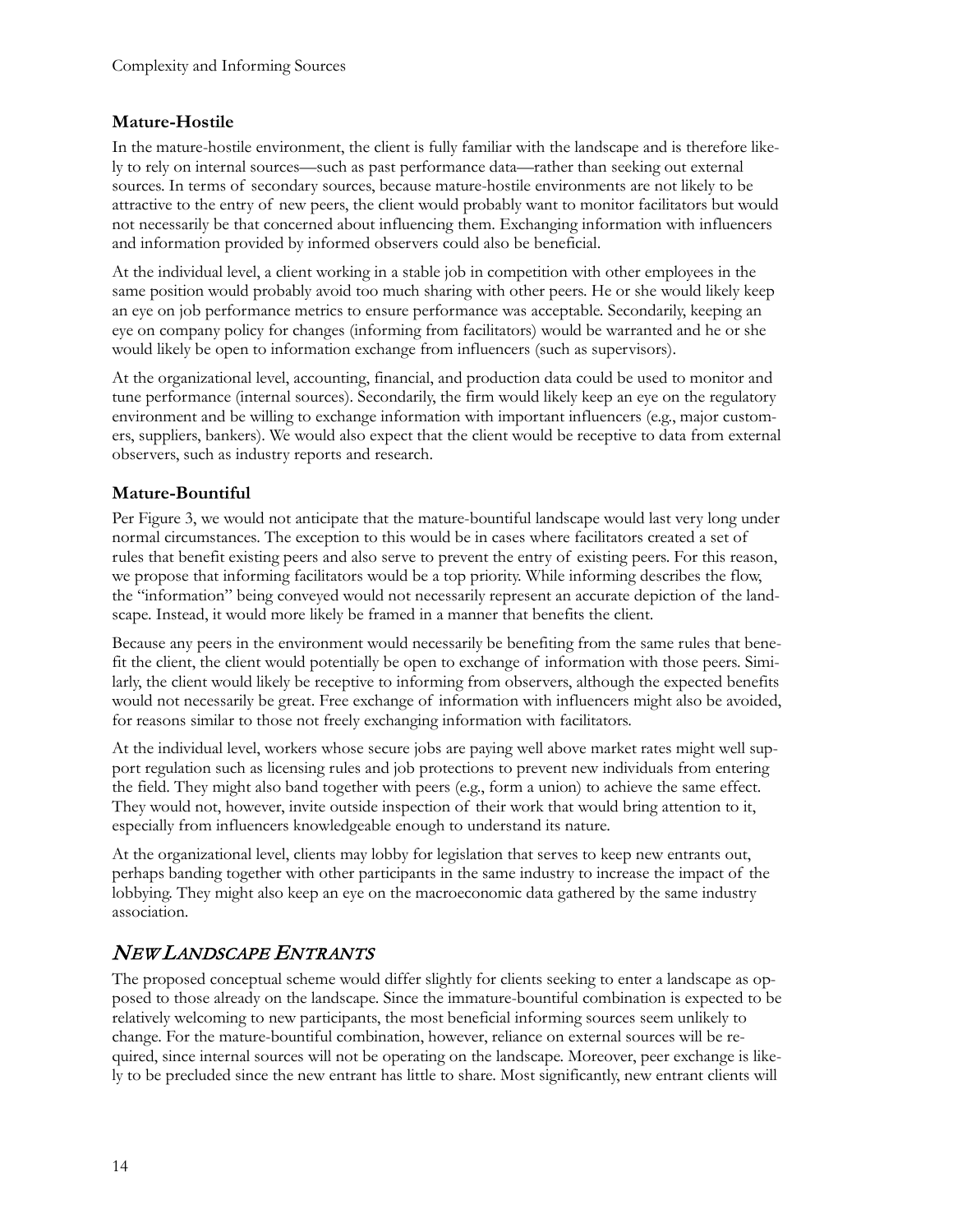likely seek to take an active role in informing of facilitators with the goal of providing information supportive of breaking down barriers versus building and maintaining such barriers to entry.

For immature-hostile environments, the informing sources are also likely to be similar for existing participants and new entrants. Because new entrants will likely be seeking alternative peaks to those already occupied, exchange of information with participants is likely to play a larger role since influencers will likely have relationships with existing peers.

Entry into mature-hostile environments is likely to be very difficult, since existing peers are well established, the overall environment is not inviting, and entrants new to the landscape are likely to rely heavily on external sources since they have not acquired the internal sources that would come from prior participation in the landscape. The approach most likely to succeed would be to find a region of the environment that is not well understood—an immature pocket. To find such a pocket, information from observers and exchange of information with influencers and facilitators would be the best sources.

Disruptive innovation (Christensen, 2013) represents an example of this type of process. In that scenario, an existing occupant within an industry (e.g., film photography) serves a stable base of customers and focuses on its needs exclusively. A new entrant—the disrupter—focuses on an entirely new customer base (e.g., computer enthusiasts) with a new technology (e.g., digital photography) or approach that is usually inferior to the existing technology (e.g., film) but that also has the potential for rapid evolution. Even though the original organization may be aware of the new approach (e.g., Kodak had many of the original digital photography patents and began selling digital cameras well before they became ubiquitous), it continues to focus on its main customers, since they are the main source of its profits. At some point in time, however, the new technology exceeds the original technology in both quality and affordability. At that point in time, the customers of the original company depart en-masse (and its fitness goes to zero).

## **CONCLUSIONS**

When facing a complex environment, how should we prioritize different sources of information? This is a question that has not been addressed within informing science, yet it is one of importance to clients with limited resources available to attend to all possible sources. In this paper, we have proposed an initial conceptual scheme that is built around:

- Classifying complex environments
- Classifying alternative types of informers
- Mapping different types of informers to differing environmental characteristics

While we are not yet ready to describe our analysis as a full-fledged theory, we nevertheless believe the analysis we presented will be a useful starting point in the process of understanding the fit between informer and client.

In describing complex environments, we begin with the concept of a fitness landscape. Such landscapes map the attributes of the client to a likelihood of period to period survival. For the purposes of classifying these environments, we find two dimensions to be particularly relevant:

- 1. *Survivability*: How difficult is it for a client to persist in the environment over time? Some rugged landscapes are *bountiful*—meaning that clients existing on the landscape tend to survive for a very long time. At the other extreme of the continuum is *hostile*, where clients experience a continual period-to-period battle for survival.
- 2. *Maturity*: How difficult is it for clients to predict the fitness of a particular state before occupying it. In *immature* environments, the fitness of most states is shrouded in uncertainty. In *mature* environments, the fitness of most states can be predicted reliably. Landscapes may al-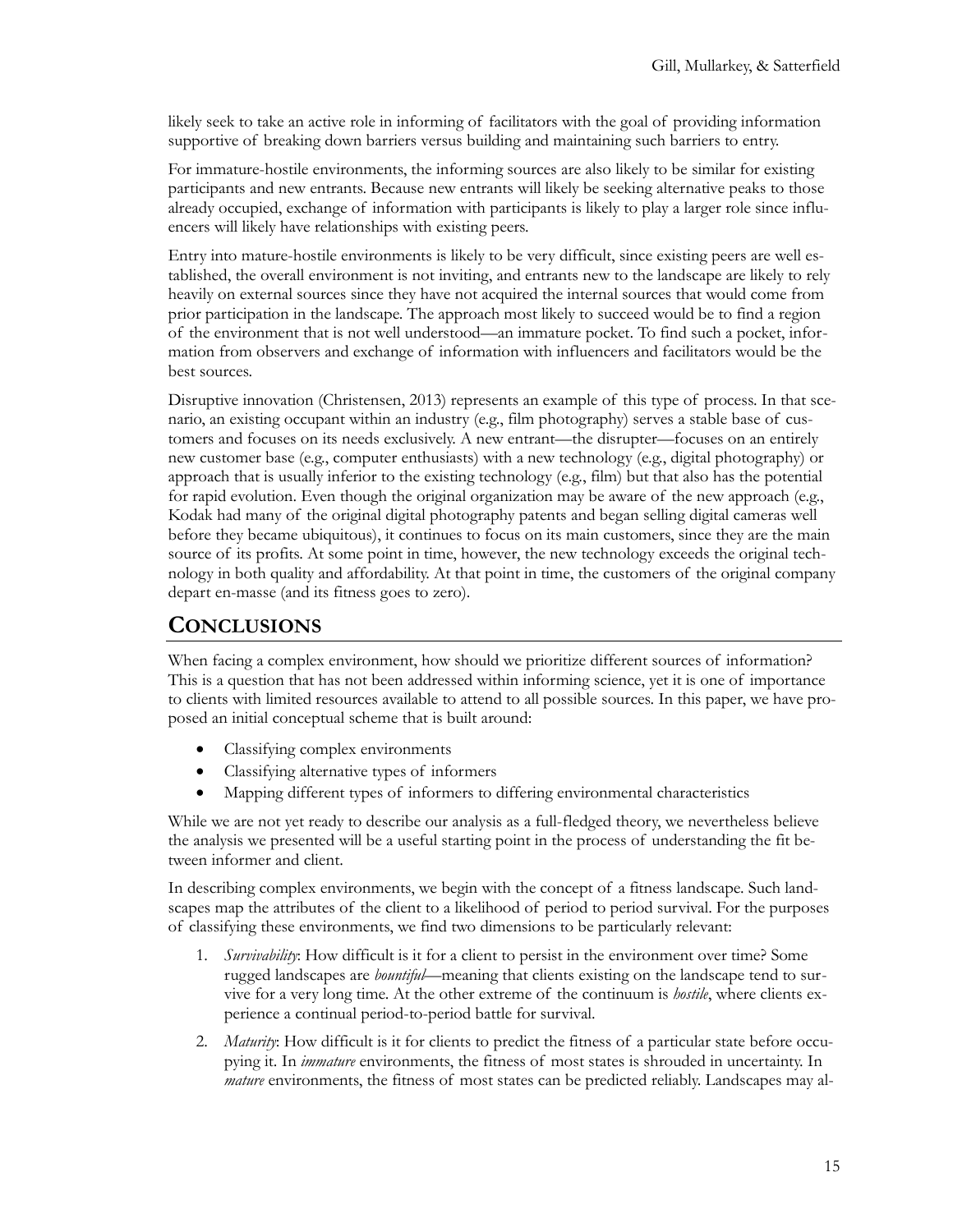so contain a mixture of regions, some areas being mature, some being immature—perhaps having been opened up by new technologies or changes in rules or regulation.

In classifying landscapes, we also point out that these dimensions are likely to be dynamic. Decisions made by clients in one time period impact the complexity of the landscape (and thus additional decisions) in subsequent periods. Over time, we expect landscapes to move from bountiful to hostile and from immature to mature. External forces, such as evolving technologies and changing regulations can alter this progression, however.

For informers, a classification approach has also been taken. Accessibility describes where the informer is coming from. External informers come from outside of the client's normal informing system; internal informers already exist within the client's system. Role describes the informer's position relative to the landscape. Impacting informers have the ability to impact the fitness landscape that impacts the client—although they may not experience the same fitness function; non-impacting informers have limited or no ability to impact the landscape. Impacted informers experience fitness that depends on all or many of the same attributes that determine the client's fitness; non-impacted informers are not subject to the same or similar influences. Using these attributes, we assigned names to a series of different types of informers: facilitators (impacting/non-impacted), observers (nonimpacting/non-impacted), peers (impacting/impacted), and participants (non-impacting/impacted). An additional classification, influencers, was defined to capture intermediate values of both attributes.

In broad terms, our conceptual scheme was built around the following premises:

- Clients facing immature environments will tend to rely heavily on external sources; clients operating in mature environments will rely more heavily on internal sources. Clients seeking entry into an environment will nearly always be forced to rely heavily on external sources.
- Clients in bountiful environments will tend to be much more likely to exchange information with peers than those in hostile environments.
- In mature environments, facilitators will play a critical role; much less so in immature environments.
- Informers impacted by the client's landscape will normally be willing to offer information only in exchange for information from the client; this will be less true for informers not impacted.

We believe that with empirical validation, the conceptual scheme that we have proposed has the potential to evolve into a theory of informing sources. Future work in this area can move in several directions. Significant opportunities exist in refining the nature and classifying various fitness proxies used to estimate the ruggedness of the decision landscape. Also, development of proxy measurements to help determine the hostile nature and maturity status of the landscape can be pursued. Of course, additional prospects for future research are in determining appropriate forms of fitness functions for differing degrees of landscape hostility and maturity. Finally, we believe there may be beneficial opportunities to expand the set of informer roles that we have proposed.

## **REFERENCES**

- Billinger, S., Stieglitz, N., & Schumacher, T. R. (2014). Search on rugged landscapes: An experimental study. *Organization Science, 25(1)*, 93-108. <https://doi.org/10.1287/orsc.2013.0829>
- Christensen, C. (2013). *The innovator's dilemma: when new technologies cause great firms to fail*. Boston, MA: Harvard Business Review Press.
- Cohen, E. B. (1997). IS as an evolving field. In N. Callaos, C. M. Khoong, & E. Cohen (Eds.), *Proceedings of the World Multiconference on Systemics, Cybernetics, and Informatics*, Caracas, Venezuela, July 7-11.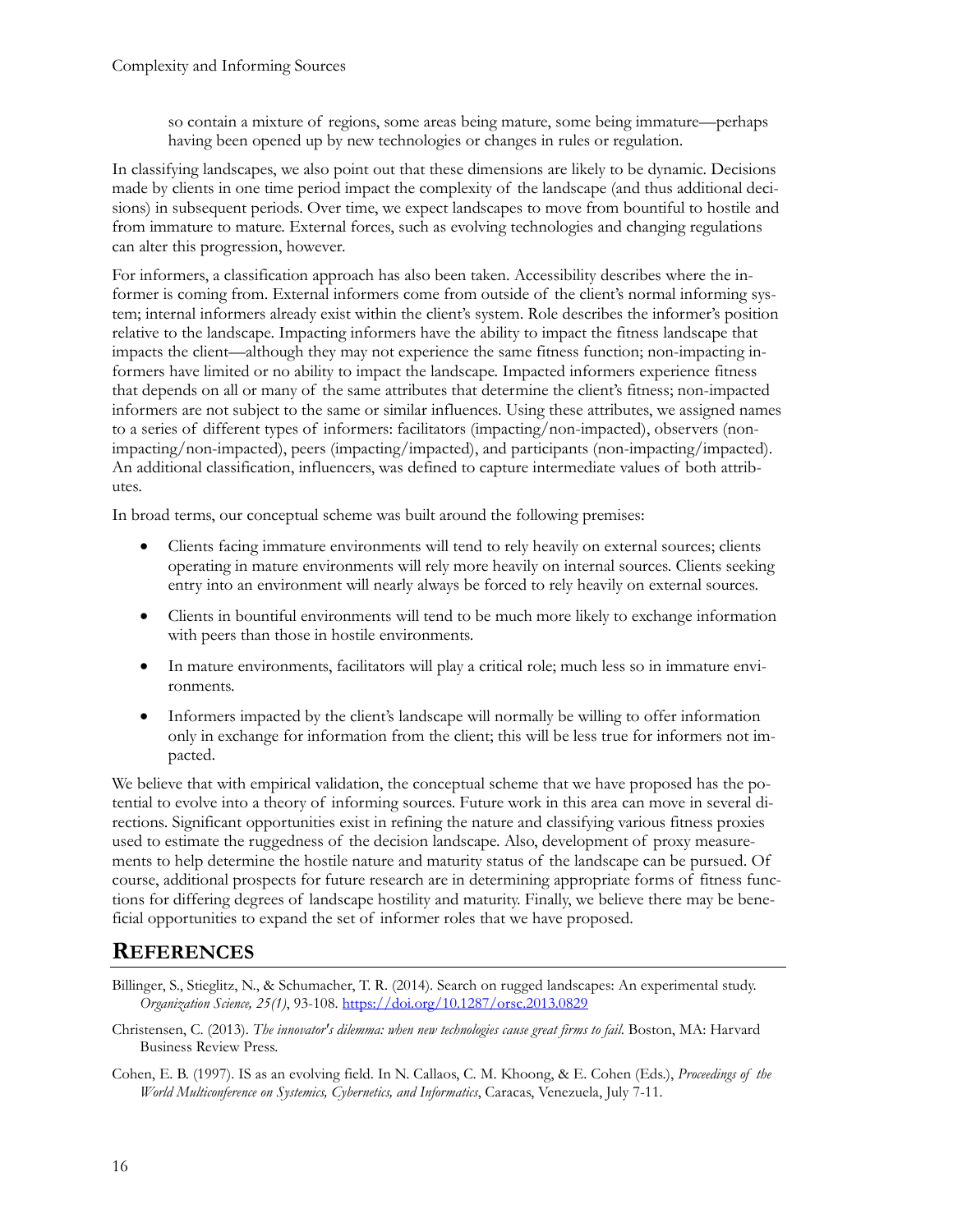- Cohen, E.B. (1999). Reconceptualizing information systems as a field of the discipline informing science: From ugly duckling to swan. *Journal of Computing and Information Technology, 7*(3), 213-219.
- Gill, T. G. (2012). Informing on a rugged landscape: Homophily versus expertise. *Informing Science: The International Journal of an Emerging Transdiscipline, 15*, 49-91. <https://doi.org/10.28945/1560>
- Gill, T. G. (2015). *Informing science, volume 1: Concepts and systems*, Santa Rosa, CA: Informing Science Press.
- Gill, T. G., & Mullarkey, M. (2017). Fitness, extrinsic complexity, and informing science. *Informing Science: The International Journal of an Emerging Transdiscipline, 20,* 37-61. htt[ps://doi.org/10.28945/3668](https://doi.org/10.28945/3668)
- Jensen, M. C. (2001). Value maximization, stakeholder theory, and the corporate objective function. *Journal of Applied Corporate Finance, 14*(3), 8-21. [https://doi.org/10.1111/j.1745](https://doi.org/10.1111/j.1745-6622.2001.tb00434.x)-6622.2001.tb00434.x
- Kauffman, S. A. (1993). *The origins of order.* Oxford, UK: Oxford University Press.
- Levy, D. L. (2000). Applications and limitations of complexity theory in organization theory and strategy. *Public Administration and Public Policy, 79*, 67-88.
- Merali, Y., & Allen, P. (2011). Complexity and systems thinking. *The SAGE handbook of complexity and management* (pp. 31-52). Los Angeles, CA: Sage.
- Porter, M. E. (2008). The five competitive forces that shape strategy. *Harvard Business Review, 86*(1), 25-40.

Rogers, E.M. (2003). *Diffusion of innovations* (5th ed.). New York, NY: Free Press.

Shanteau, J. (1992), Competence in experts: The role of task characteristics. *Organizational Behavior and Human Decision Processes, 53*, 252-266. [https://doi.org/10.1016/0749](https://doi.org/10.1016/0749-5978(92)90064-E)-5978(92)90064-E

Taleb, N. N. (2007). *The black swan: The impact of the highly improbable* (2nd ed.). New York: Random House.

Uzzi, B. (1996). The sources and consequences of embeddedness for the economic performance of organizations: The network effect. *American Sociological Review, 61*(4), 674-698. <https://doi.org/10.2307/2096399>

#### **BIOGRAPHIES**



**Grandon Gill** is a professor in the Information Systems and Decision Sciences department of the University of South Florida. He is also the Academic Director of the Doctor of Business Administration program at the Muma College of Business. He is Editor-in-Chief of Informing Science: The International Journal of an Emerging Transdiscipline and the Journal of IT Education: Discussion Cases, also serving as a Governor and Fellow of the Informing Science Institute. In 2014, he was the inaugural recipient of the Zbigniew Gackowski Award for contributions to informing science research.



**Matt Mullarkey** is the Director, Doctor of Business Administration Program at the USF MUMA College of Business and an Instructor in the Information Systems and Decision Sciences department at the University of South Florida. He holds a Ph.D. in Business Administration (Information Systems) from USF, a BS, Engineering, from the United States Military Academy, an MS, Systems Management, from the University of Southern California, and an MBA from the Moore Business School, University of South Carolina. Matt has more than 25 years of experience as President, CEO, COO, and SVP in the automotive, applied materials and medical device industries with P&L responsibilities globally. His principal

research interest are the impact of social networking in and between organizations, monetization of companies' data streams, and applying the case method to MIS and MBA education. He is an editor for the Journal of IT Education: Discussion Cases.